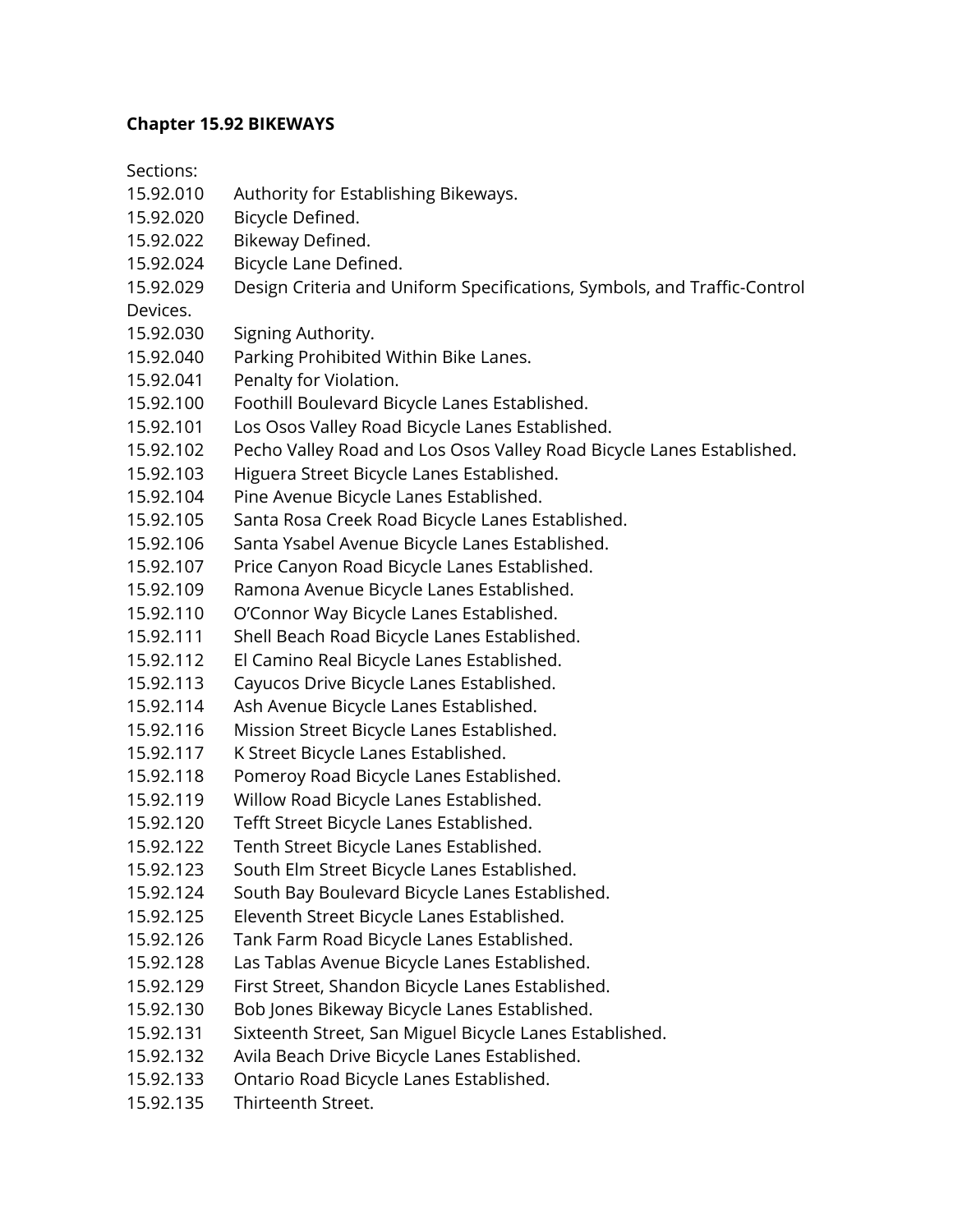- 15.92.136 Orchard Avenue.
- 15.92.137 Main Street.
- 15.92.138 Lopez Drive.
- 15.92.139 Division Street, Nipomo.
- 15.92.140 Thompson Avenue, Nipomo.
- 15.92.141 Frontage Road, Nipomo.
- 15.92.142 El Moro Avenue.
- 15.92.143 Bennett Way, Templeton.
- 15.92.144 Halcyon Road, Arroyo Grande.
- 15.92.145 Hazel Lane, Nipomo.
- 15.92.146 Oak Park Road, Nipomo.
- 15.92.147 Pier Avenue, Oceano.
- 15.92.148 Valley Road, Arroyo Grande.
- 15.92.149 Vineyard Drive Bicycle Lanes Established.
- 15.92.150 Cambria Drive Bicycle Lanes Established.
- 15.92.151 Windsor Boulevard Bicycle Lanes Established.
- 15.92.152 Florence Street Bicycle Lanes Established.
- 15.92.153 Hoover Road Bicycle Lanes Established.
- 15.92.154 Hutton Road Bicycle Lanes Established.
- 15.92.155 Joshua Road Bicycle Lanes Established.
- 15.92.156 Avila Beach Drive Bicycle Lanes Established.

15.92.010 Authority for Establishing Bikeways.

 As provided for in Chapter 8 (commencing with Section 2370) of Division 3 of the Streets and Highways Code of the State of California, and in accordance with Section 21207 of the Vehicle Code of the State of California, the county may establish bikeways separated from highways and also establish bikeways upon highways under its jurisdiction. (Ord. 2577 § 1 (part) 10-20-1992)

# 15.92.020 Bicycle Defined.

 The term "bicycle" shall have the meaning ascribed to it in Section 231 of the Vehicle Code and in Section 2372 of the Streets and Highways Code. (Ord. 2577 § 1 (part) 10-20- 1992)

# 15.92.022 Bikeway Defined.

 The term "bikeway" shall have the meaning ascribed to it in Section 2373 of the Streets and Highways Code. (Ord. 2577 § 1 (part) 10-20-1992)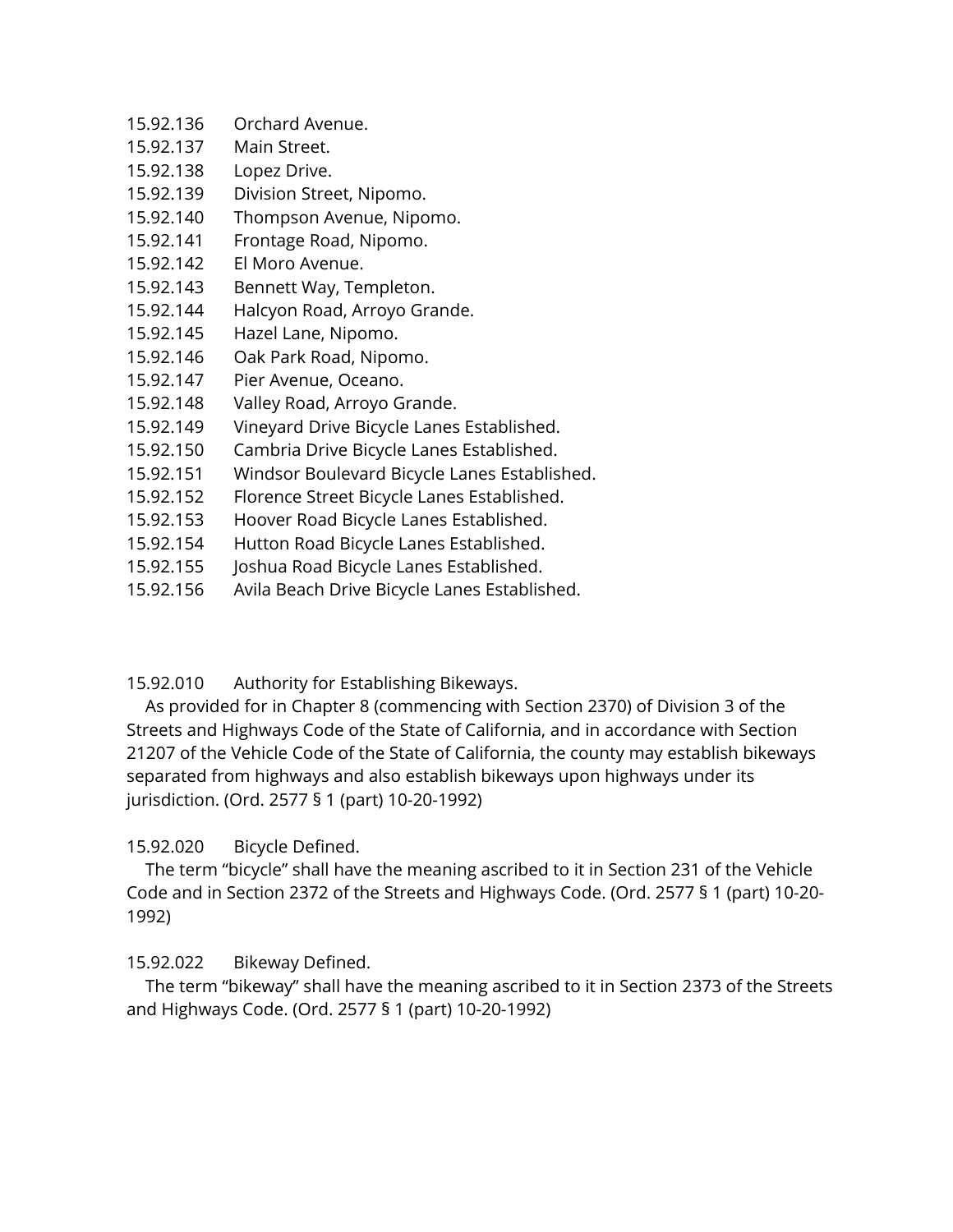#### 15.92.024 Bicycle Lane Defined.

 The term "bicycle lane" shall be synonymous with the term "Class II Bikeway" as categorized in Section 2373 of the Streets and Highways Code. All bicycle lanes established by this chapter are established pursuant to Section 21207 of the Vehicle Code. (Ord. 2577 § 1 (part) 10-20-1992)

15.92.029 Design Criteria and Uniform Specifications, Symbols, and Traffic-Control Devices.

 All bicycle lanes established by this chapter shall be constructed in compliance with the provisions of Section 2376 of the Streets and Highways Code pertaining to minimum safety design criteria and uniform specifications, symbols, and traffic-control devices for bikeways. (Ord. 2577 § 1 (part) 10-20-1992)

### 15.92.030 Signing Authority.

 Under the authority of Section 21351 of the Vehicle Code, when bicycle lanes are established, it shall be the duty of the County Engineer to place and maintain, or cause to be placed and maintained, such traffic signs, signals and other traffic-control devices, including, without limitation, bikeway pavement markings, as required by this code, conforming to the specifications as set forth in the Vehicle Code and the Streets and Highways Code. (Ord. 2577 § 1 (part) 10-20-1992)

#### 15.92.040 Parking Prohibited Within Bike Lanes.

 In accordance with the definition and Chapter 15.400 of this code, no person shall park a vehicle at any time at any location designated in this chapter as a bicycle lane, except authorized emergency vehicles, County authorized maintenance vehicles and where a parking lane has been delineated adjacent to the bicycle lane by use of parking space lines, tees or edge stripe. (Ord. 2842 § 1 (part) 10-13-1998), (Ord. 2015-93, 4-14-2015)

### 15.92.041 Penalty for Violation.

 Any person violating any provision of this chapter shall be guilty of an infraction and, upon conviction thereof, shall be punished as provided in Section 15.710.050. (Ord. 2842 § 1 (part) 10-13-1998)

### 15.92.100 Foothill Boulevard Bicycle Lanes Established.

 Bicycle lanes are established on Foothill Boulevard (County Road No. 3083) from the city of San Luis Obispo city limit to Los Osos Valley Road (County Road No. 2088) and said lanes shall be indicated by signs and pavement markings. (Ord. 2577 § 1 (part) 10-20- 1992)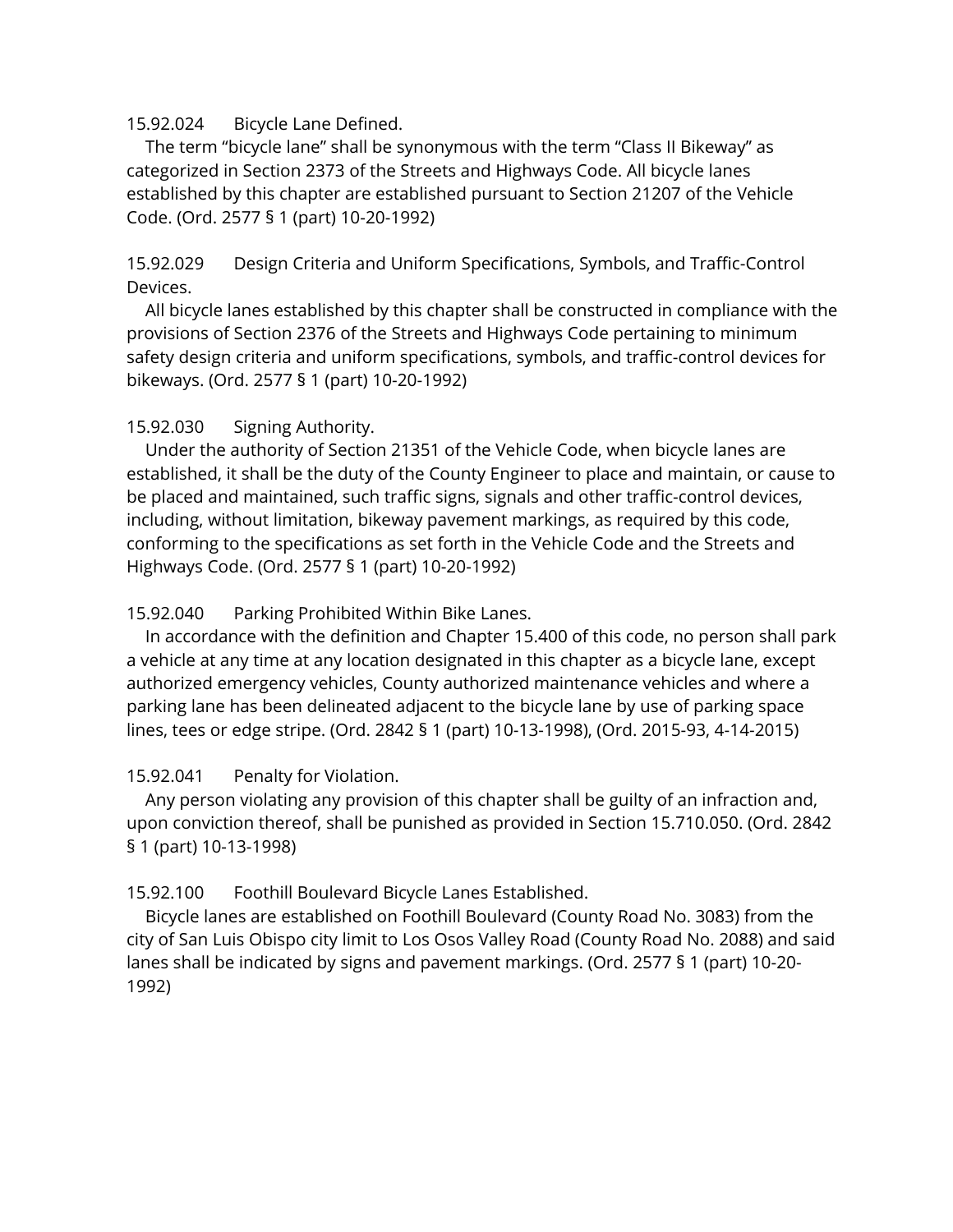15.92.101 Los Osos Valley Road Bicycle Lanes Established.

 Bicycle lanes are established on Los Osos Valley Road (County Road No. 2088) from the city of San Luis Obispo city limits to Broderson Avenue (County Road No. 3059) and said lanes shall be indicated by signs and pavement markings. (Ord. 2577 § 1 (part) 10-20- 1992), (Ord. 2861 § 1 (part) 4-13-1999), (Ord. 2015-93, 4-14-2015)

15.92.102 Pecho Valley Road and Los Osos Valley Road Bicycle Lanes Established. Bicycle lanes are established along the southerly side of Pecho Valley Road (County Road No. 2306) and Los Osos Valley Road (County Road No. 2088) from Rodman Drive (County Road No. 3002) to a point that is four hundred twelve feet westerly of the intersection of the center line of Doris Avenue (County Road No. 3020) with Los Osos Valley Road; and along the southerly side of said Los Osos Valley Road from a point that is four hundred sixty-eight feet easterly of the intersection of said center line of Doris Avenue (County Road No. 3020) with Los Osos Valley Road to the southerly prolongation of the center line of Pine Avenue (County Road No. 3024); and along the northerly side of said Pecho Valley Road and Los Osos Valley Road from said Rodman Drive to the prolongation of the center line of Pine Avenue (County Road No. 3024). Said bicycle lanes shall be indicated by signs and pavement markings. (Ord. 2577 § 1 (part) 10-20-1992)

15.92.103 Higuera Street Bicycle Lanes Established.

 Bicycle lanes are established on Higuera Street (County Road No. 2902) from the San Luis Obispo city limit to Ontario Road (County Road No. 2066) and said lanes shall be indicated by signs and pavement markings. (Ord. 2577 § 1 (part) 10-20-1992), (Ord. 2683 § 1, 7-26-1994)

15.92.104 Pine Avenue Bicycle Lanes Established.

 Bicycle lanes are established on Pine Avenue (County Road No. 3024) from Skyline Drive (County Road 3034) to Los Osos Valley Road (County Road No. 2088) and said lanes shall be indicated by signs and pavement markings. (Ord. 2577 § 1 (part) 10-20-1992), (Ord. 2015-93, 4-14-2015)

15.92.105 Santa Rosa Creek Road Bicycle Lanes Established.

 Bicycle lanes are established on Santa Rosa Creek Road (County Road No. 5086) from Main Street (County Road No. 5145) to a point 0.6 miles easterly therefrom, and said lanes shall be indicated by signs and pavement markings. (Ord. 2577 § 1 (part) 10-20- 1992)

15.92.106 Santa Ysabel Avenue Bicycle Lanes Established.

 Bicycle lanes are established on Santa Ysabel Avenue (County Road No. 3126) from South Bay Boulevard (County Road No. 3125) to Second Street (County Road No. 3212) and said lanes shall be indicated by signs and pavement markings. (Ord. 2577 § 1 (part) 10-20-1992)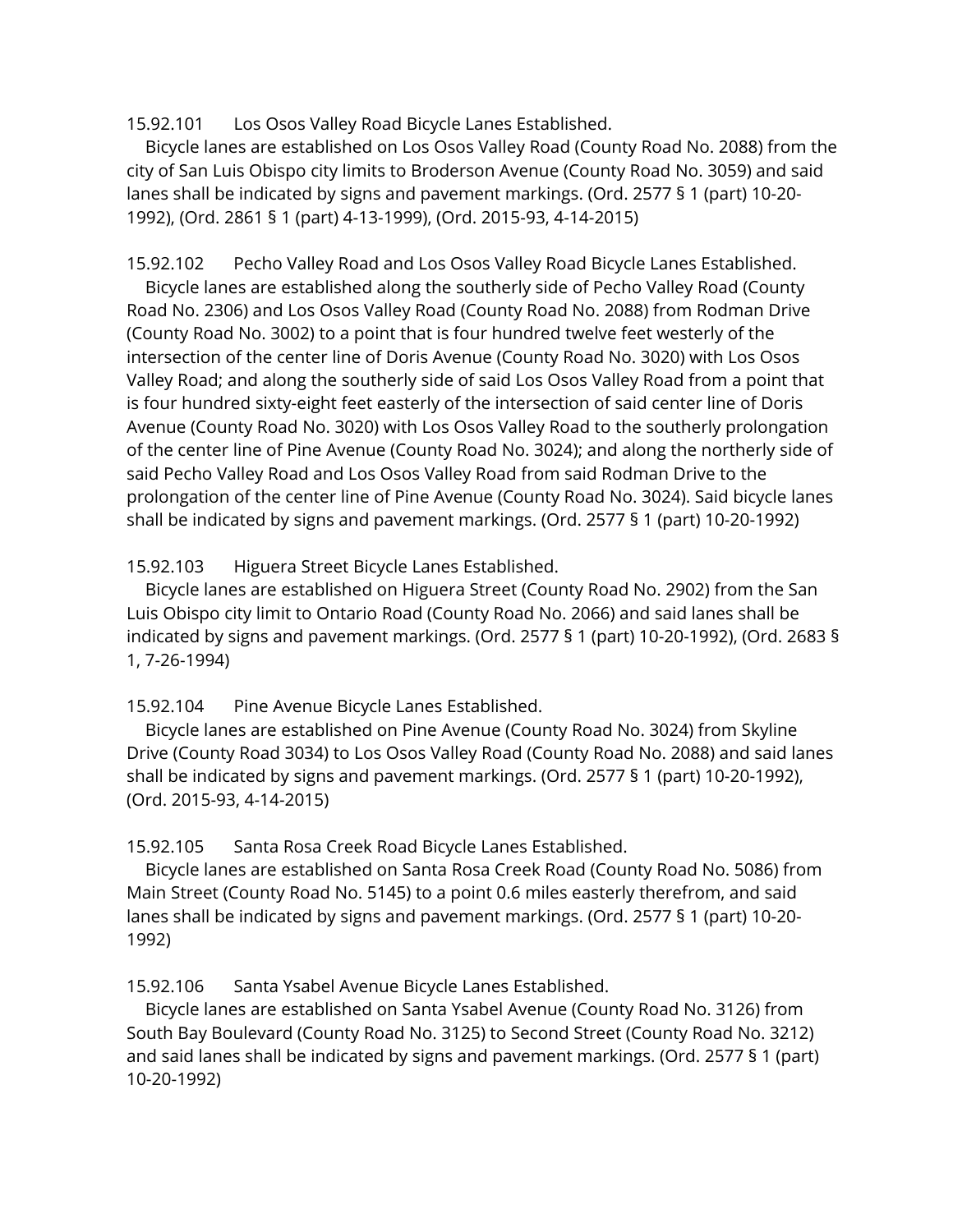15.92.107 Price Canyon Road Bicycle Lanes Established.

 Bicycle lanes are established on Price Canyon Road (County Road No. 2001) from the Pismo Beach city limits to Ormonde Road (County Road No. 2010) and said lanes shall be indicated by signs and pavement markings. (Ord. 2624 § 1, 5-25-1993)

15.92.109 Ramona Avenue Bicycle Lanes Established.

 Bicycle lanes are established on Ramona Avenue (County Road No. 3062) from Pine Avenue (County Road No. 3024) to Fourth Street (County Road No. 3038) and said lanes shall be indicated by signs and pavement markings. (Ord. 2654 § 1, 1-25-1994)

15.92.110 O'Connor Way Bicycle Lanes Established.

 Bicycle lanes are established on O'Connor Way (County Road No. 3084) from Foothill Boulevard (County Road No. 3083) to the entrance to Cuesta College, and said lanes shall be indicated by signs and pavement markings. (Ord. 2683 § 2 (part) 7-26-1994)

15.92.111 Shell Beach Road Bicycle Lanes Established.

 Bicycle lanes are established on Shell Beach Road (County Road No. 2071), formerly Palisades Avenue, from Avila Beach Drive (County Road No. 2070) to the Pismo Beach city limit, and said lanes shall be indicated by signs and pavement markings. (Ord. 2683 § 2 (part) 7-26-1994)

15.92.112 El Camino Real Bicycle Lanes Established.

 Bicycle lanes are established on El Camino Real (County Road No. 3102) from State Highway No. 58 to the Atascadero city limit, and said lanes shall be indicated by signs and pavement markings. (Ord. 2683 § 2 (part) 7-26-1994)

15.92.113 Cayucos Drive Bicycle Lanes Established.

 Bicycle lanes are established on Cayucos Drive (County Road No. 4287) from North Ocean Avenue (County Road No. 4256) to California State Highway No. 1, and said lanes shall be indicated by signs and pavement markings. (Ord. 2708 § 1 (part) 11-17-1995)

15.92.114 Ash Avenue Bicycle Lanes Established.

 Bicycle lanes are established on Ash Avenue (County Road No. 4283) from B Street (County Road No. 4286) to Cayucos Drive (County Road No. 4287) and said lanes shall be indicated by signs and pavement markings. (Ord. 2708 § 1 (part) 11-17-1995)

15.92.116 Mission Street Bicycle Lanes Established.

 Bicycle lanes are established on Mission Street (County Road No. 6016) from San Luis Obispo Monterey Road (County Road No. 6017) to California State Highway No. 101, and said lanes shall be indicated by signs and pavement markings. (Ord. 2708 § 1 (part) 11-17- 1995)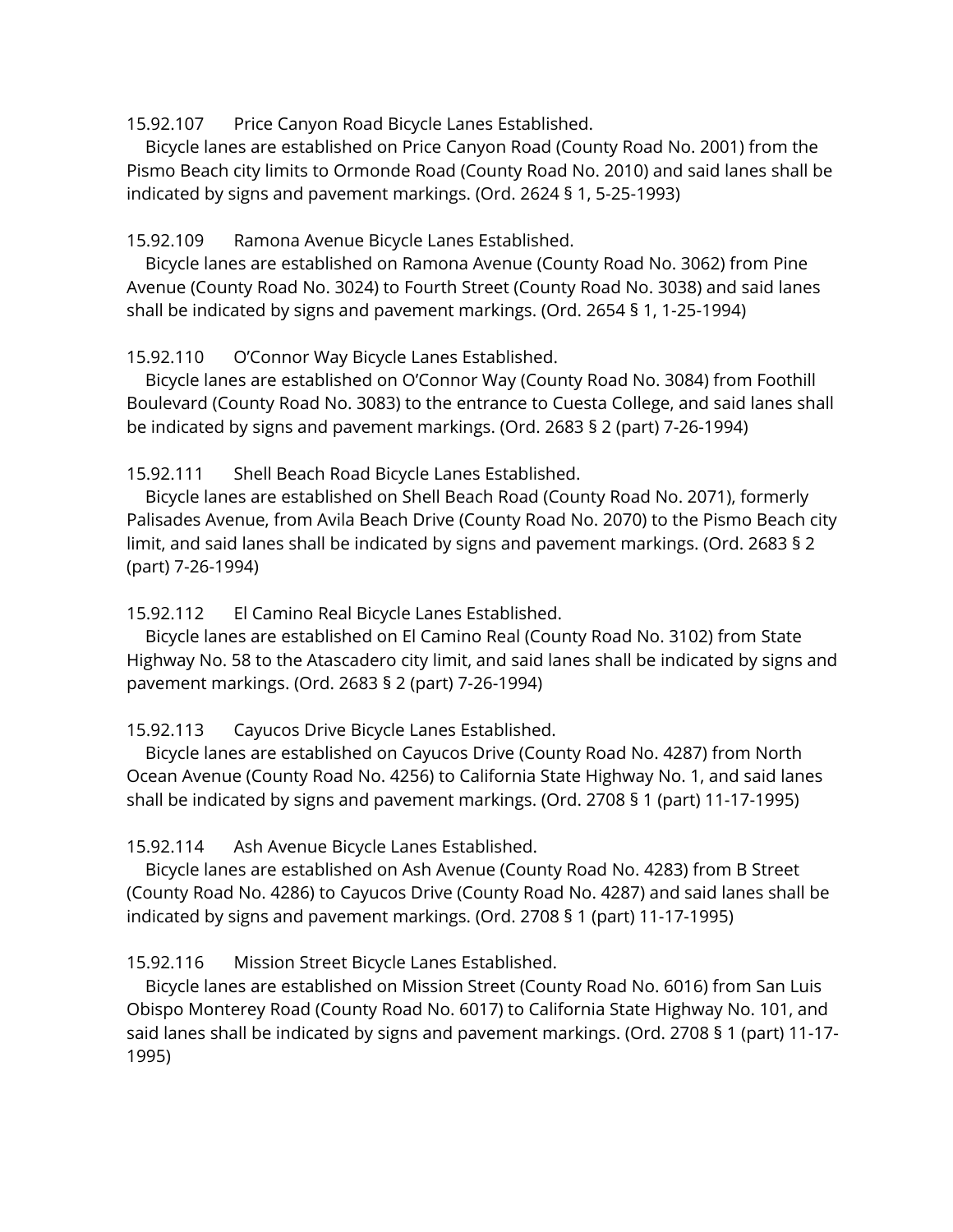15.92.117 K Street Bicycle Lanes Established.

 Bicycle lanes are established on K Street (County Road No. 6023) from Tenth Street (County Road No. 6015) to Sixteenth Street (County Road No. 6024) and said lanes shall be indicated by signs and pavement markings. (Ord. 2708 § 1 (part) 11-17-1995)

15.92.118 Pomeroy Road Bicycle Lanes Established.

 Bicycle lanes are established on Pomeroy Road (County Road No. 1034) from Willow Road (County Road No. 1073) to Tefft Street (County Road No. 1018) and said lanes shall be indicated by signs and pavement markings. (Ord. 2708 § 1 (part) 11-17-1995)

15.92.119 Willow Road Bicycle Lanes Established.

 Bicycle lanes are established on Willow Road (County Road No. 1073) from California State Highway No. 1 to Thompson Road (County Road No. 1516) and said lanes shall be indicated by signs and pavement markings. (Ord. 2708 § 1 (part) 11-17-1995), (Ord. 2015- 93, 4-14-2015)

15.92.120 Tefft Street Bicycle Lanes Established.

 Bicycle lanes are established on Tefft Street (County Road No. 1018) from Las Flores Drive (County Road No. 1019) to Carrillo Street (County Road No. 1368) and said lanes shall be indicated by signs and pavement markings. (Ord. 2708 § 1 (part) 11-17-1995); (Ord. 2003-259, 8-5-2003)

15.92.122 Tenth Street Bicycle Lanes Established.

 Bicycle lanes are established on Tenth Street (County Road No. 3045) from a point one hundred ten feet north of the Los Osos Valley Road centerline (County Road No. 2088) to Santa Ynez Avenue (County Road No. 3051) and said lanes shall be indicated by signs and pavement markings. (Ord. 2771 § 1, 8-27-1996)

15.92.123 South Elm Street Bicycle Lanes Established.

 Bicycle lanes are established on South Elm Street (County Road No. 1252) from the Arroyo Grande city limits two hundred fifty feet north of Basin Street (County Road No. 1273) to State Route 1, and said lanes shall be indicated by signs and pavement markings. (Ord. 2789 § 1 (part) 1-21-1997)

15.92.124 South Bay Boulevard Bicycle Lanes Established.

 Bicycle lanes are established on South Bay Boulevard (County Road No. 3125) from five thousand five feet north of Turri Road (County Road No. 3082) to Los Osos Valley Road (County Road No. 2088) and said lanes shall be indicated by signs and pavement markings. (Ord. 2789 § 1 (part) 1-21-1997)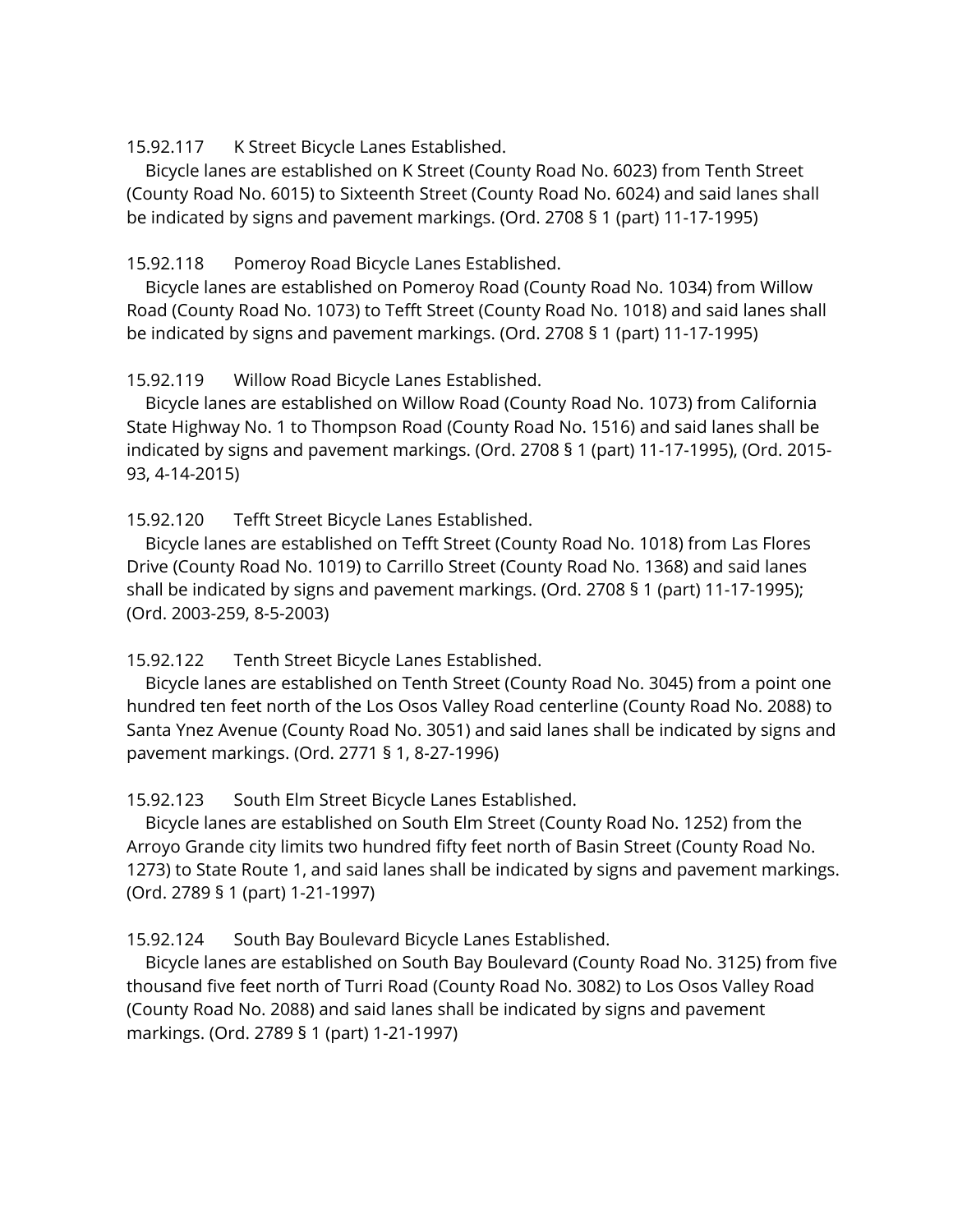15.92.125 Eleventh Street Bicycle Lanes Established.

 Bicycle lanes are established on Eleventh Street (County Road No. 3043) from Santa Ysabel Avenue (County Road No. 3126) to El Moro Avenue (County Road No. 3031) and said lanes shall be indicated by signs and pavement markings. (Ord. 2813 § 1 (part) 10-7- 1997)

15.92.126 Tank Farm Road Bicycle Lanes Established.

 Bicycle lanes are established on Tank Farm Road (County Road No. 2091) from the San Luis Obispo city limits (approximately 0.60 miles east of Higuera Street) to the San Luis Obispo city limits (approximately 0.36 miles west of State Route 227), and said lanes shall be indicated by signs and pavement markings. (Ord. 2813 § 1 (part) 10-7-1997), (Ord. 2015-93, 4-14-2015)

15.92.128 Las Tablas Avenue Bicycle Lanes Established.

 Bicycles lanes are established on Las Tablas Avenue (County Road No. 5163) from Bethel Road (County Road No. 5170) to Florence Street (County Road No. 5179) and said lanes shall be indicated by signs and pavement markings. (Ord. 2842 § 1 (part) 10-13- 1998)

15.92.129 First Street, Shandon Bicycle Lanes Established.

 Bicycle lanes are established on First Street (County Road No. 5223) from State Route 41 to San Juan Street (County Road No. 5284) and said lanes shall be indicated by signs and pavement markings. (Ord. 2920 § 1 (part) 10-24-2000) 15.92.130, (Ord. 2003-259, 8-5- 2003)

15.92.130 Bob Jones Bikeway Bicycle Lanes Established.

 Bicycle lanes are established on the Bob Jones Bikeway from westerly terminus to its easterly terminus and said lanes shall be indicated by signs and pavement markings. (Ord. 2861 § 1 (part) 4-13-1999)

15.92.131 Sixteenth Street, San Miguel.

 Bicycle lanes are established on Sixteenth Street (County Road No. 6024) from K Street (County Road No. 6023) to Mission Street (County Road No. 6016) and said lanes shall be indicated by signs and pavement markings. (Ord. 2006-174, 5-9-2006)

15.92.132 Avila Beach Drive Bicycle Lanes Established.

 Bicycle lanes are established on Avila Beach Drive (County Road No. 2070) from Ontario Road (County Road No. 2066) to Shell Beach Road (County Road No. 2071), formerly Palisades Avenue, and said lanes shall be indicated by signs and pavement markings. (Ord. 2920 § 1 (part) 10-24- 2000)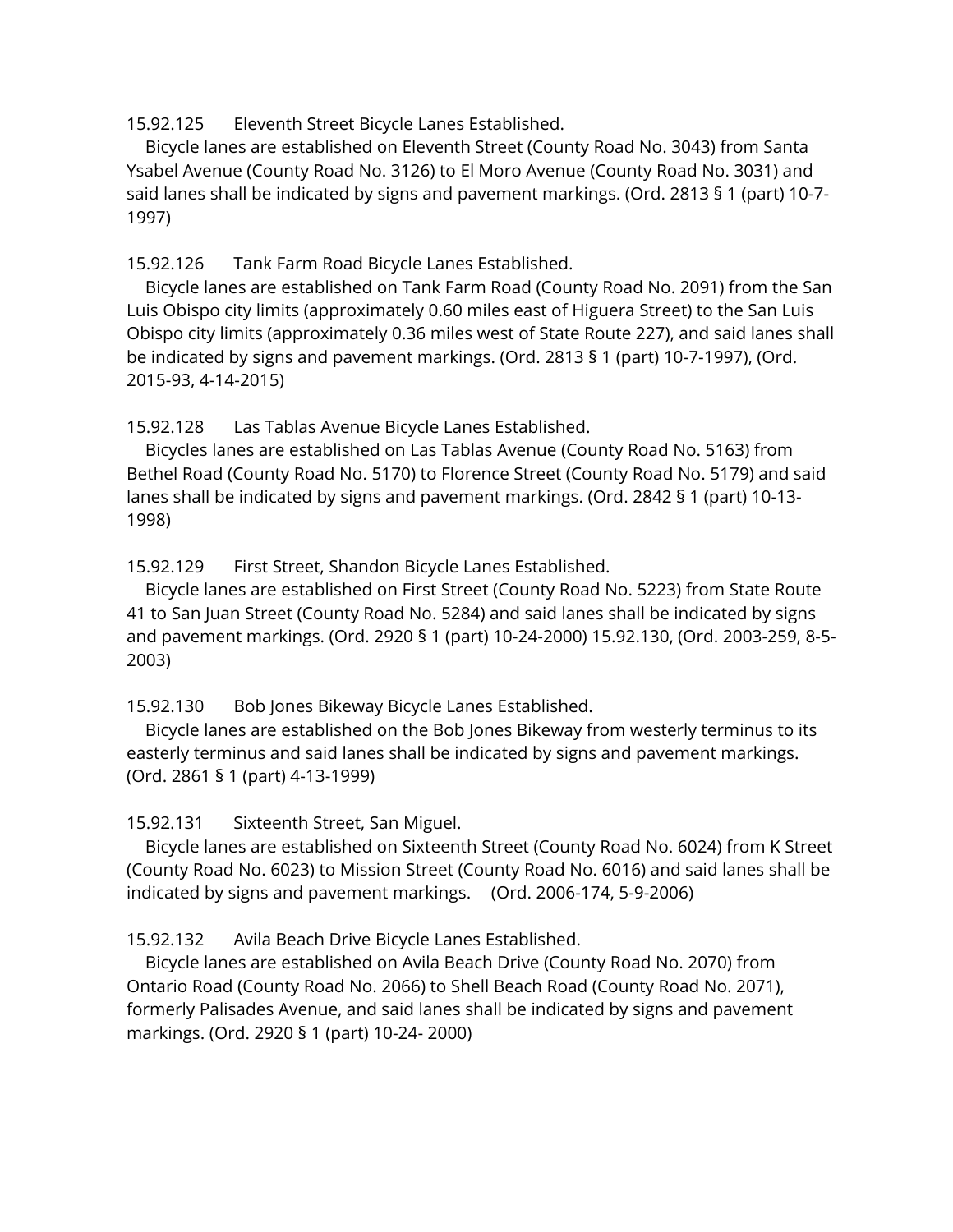### 15.92.133 Ontario Road Bicycle Lanes Established.

 Bicycle lanes are established on Ontario Road (County Road No. 2066) from Avila Beach Drive (County Road No. 2070) to a point sixteen hundred feet north of centerline of Avila Beach Drive, and said lanes shall be indicated by signs and pavement markings. (Ord. 2920 § 1 (part) 10-24-2000)

### 15.92.135 Thirteenth Street, Oceano.

 Bicycle lanes are established on Thirteenth Street (County Road No. 1110) from State Route 1 to The Pike, and said lanes shall be indicated by signs and pavement markings. (Ord. 2003-259, 8-5-2003)

## 15.92.136 Orchard Avenue, Nipomo.

 Bicycle lanes are established on Orchard Avenue (County Road No. 1024) from Tefft Street (County Road No. 1018) to Southland Street (County Road No. 1027) and said lanes shall be indicated by signs and pavement markings. (Ord. 2006-174, 5-9-2006)

## 15.92.137 Main Street, Templeton.

 Bicycle lanes are established on Main Street (County Road No. 5186) from Gibson Road (County Road No. 4342) to Ramada Drive (County Road No. 5201) and said lanes shall be indicated by signs and pavement markings. (Ord. 2003-259, 8-5-2003)

### 15.92.138 Lopez Drive, Arroyo Grande.

 Bicycle lanes are established on Lopez Drive (County Road No. 2019) from Orcutt Road (County Road No. 2039) to Hi Mountain Road (County Road No. 2034) and said lanes shall be indicated by signs and pavement markings. (Ord. 2003-259, 8-5-2003) 14.91.138

# 15.92.139 Division Street, Nipomo.

 Bicycle lanes are established on Division Street (County Road No. 1002) from South Frontage (County Road No. 1035) to South Las Flores Drive (County Road No. 1519) and said lanes shall be indicated by signs and pavement markings. (Ord. 2006-174, 5-9- 2006)

### 15.92.140 Thompson Avenue, Nipomo.

 Bicycle lanes are established on Thompson Avenue (County Road No. 1516) from Knotts Street (County Road No. 1283) to a point one mile northwesterly of Tefft Street (County Road No. 1018) and said lanes shall be indicated by signs and pavement markings. (Ord. 2006-174, 5-9-2006)

### 15.92.141 South Frontage, Nipomo.

 Bicycle lanes are established on South Frontage (County Road No. 1035) from Southland Street (County Road No. 1027) to Grande Avenue (County Road No. 1030) and said lanes shall be indicated by signs and pavement markings. (Ord. 2006-174, 5-9- 2006)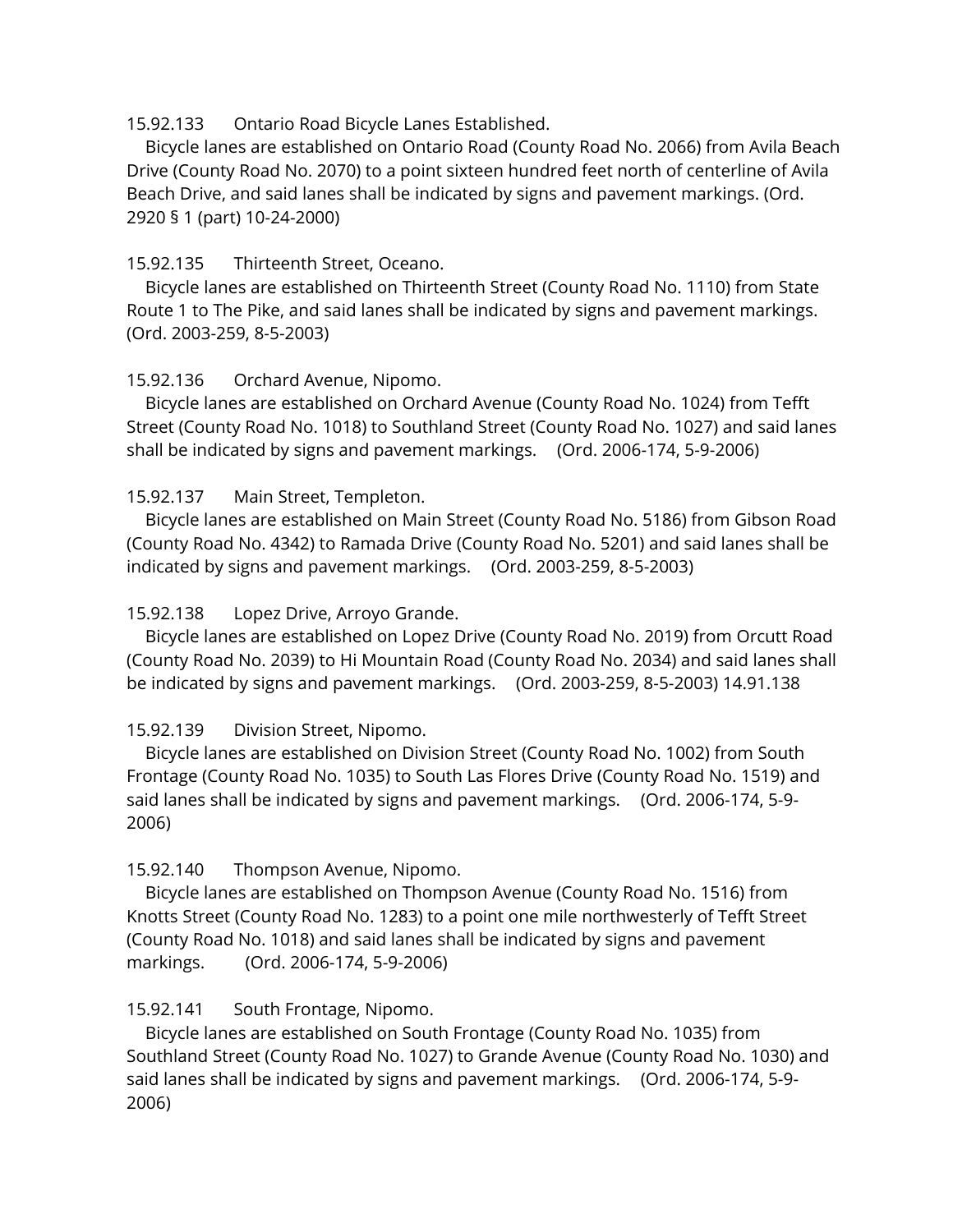#### 15.92.142 El Moro Avenue.

 Bicycle lanes are established on El Moro Avenue (County Road No. 3031) from Tenth Street (County Road No. 3045) to Twelfth Street (County Road No. 3044) and said lanes shall be indicated by signs and pavement markings. (Ord. 2006-174, 5-9-2006)

### 15.92.143 Bennett Way, Templeton.

 Bicycle lanes are established on Bennett Way (County Road No. 5332) from Las Tablas Road (County Road No. 5163) to Petersen Ranch Road (County Road No. 5165) and said lanes shall be indicated by signs and pavement markings. (Ord. 2007-38, 1-24-2007)

## 15.92.144 Halcyon Road, Arroyo Grande.

 Bicycle lanes are established on Halcyon Road (County Road No. 1079) from The Pike (County Road No. 1131) to State Highway 1 (northern intersection) and said lanes shall be indicated by signs and pavement markings. (Ord. 2007-38, 1-24-2007)

## 15.92.145 Hazel Lane, Nipomo.

 Bicycle lanes are established on Hazel Lane (County Road No. 1200) from Tefft Street (County Road No. 1018) to Division Street (County Road No. 1002) and said lanes shall be indicated by signs and pavement markings. (Ord. 2007-38, 1-24-2007)

### 15.92.146 Oak Park Road, Nipomo.

 Bicycle lanes are established on Oak Park Road (County Road No. 2307) from Equestrian Way (City-maintained street) to Arroyo Grande City Limits (Approximately 820' north of James Way) and said lanes shall be indicated by signs and pavement markings. (Ord. 2007-38, 1-24-2007)

### 15.92.147 Pier Avenue, Oceano.

 Bicycle lanes are established on Pier Avenue (County Road No. 1095) from State Highway 1 to western extent (approximately 125' west of Strand Way (County Road No. 1092) and said lanes shall be indicated by signs and pavement markings. (Ord. 2007-38, 1-24-2007)

### 15.92.148 Valley Road, Arroyo Grande.

 Bicycle lanes are established on Valley Road (County Road No. 1140) from State Highway 1 to Los Berros Road (County Road No. 1061) and said lanes shall be indicated by signs and pavement markings. (Ord. 2007-38, 1-24-2007)

# 15.92.149 Vineyard Drive Bicycle Lanes Established.

 Bicycle lanes are established on Vineyard Drive (County Road No. 5166) from Vineyard Elementary School (approximately 3680' west of Bethel Road, (County Road No. 5170)) to Main Street (County Road No. 5186) and said lanes shall be indicated by signs and pavement markings. (Ord. 2007-38, 1-24-2007), (Ord. 2015-93, 4-14-2015)